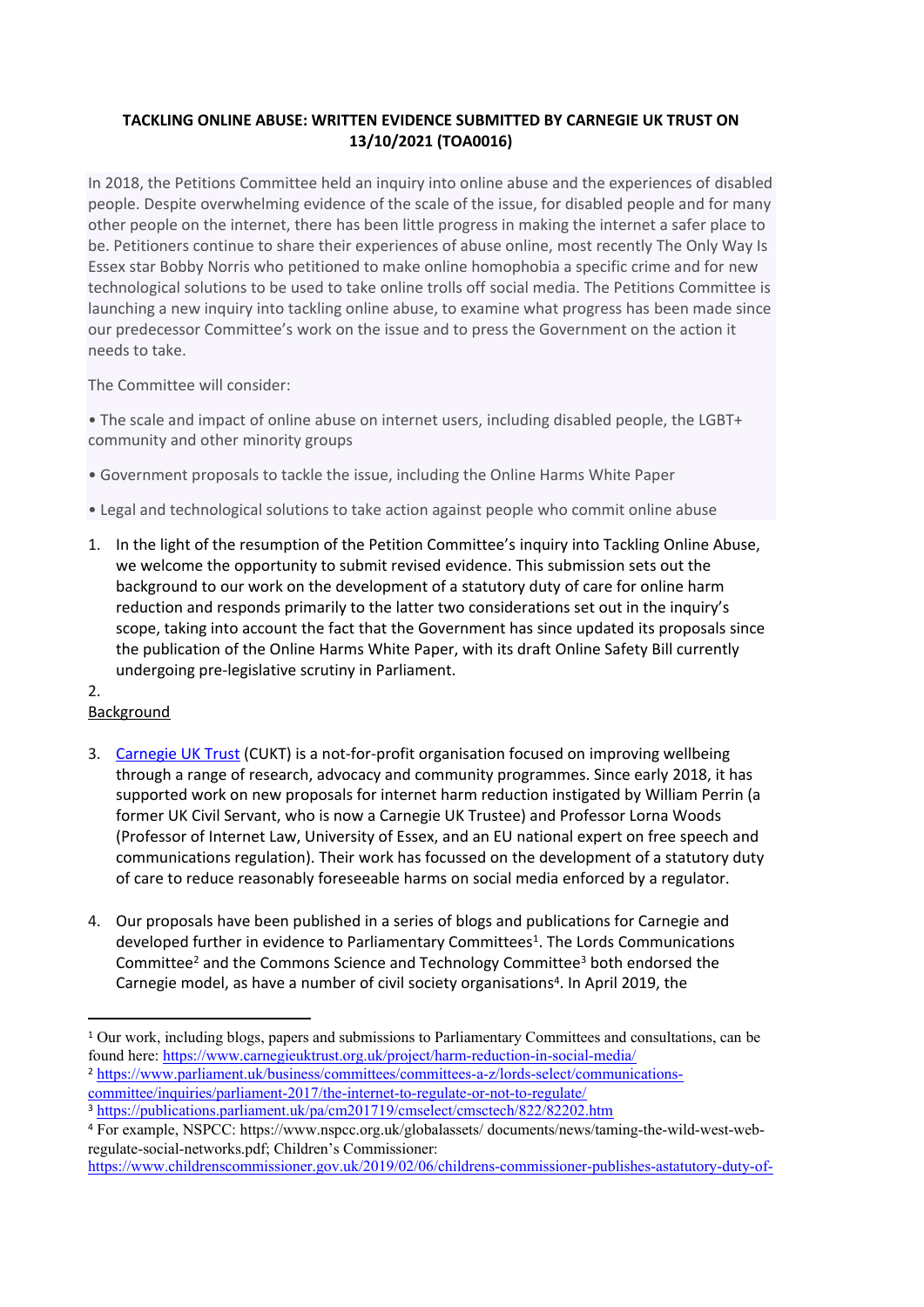government's Online Harms White Paper<sup>5</sup>, produced under the then Secretary of State for Digital, Culture, Media and Sport, Jeremy Wright, proposed a statutory duty of care enforced by a regulator in a variant of the Carnegie model. France<sup>6</sup>, and apparently the European Commission, are now considering duty of care models for online harms (the proposal for a Digital Services Act refers to due diligence obligations).

5. In December 2019, while waiting for the Government to bring forward its own legislative plans, we published a draft bill<sup>7</sup> to implement a statutory duty of care regime, based upon our full policy document of the previous April<sup>8</sup>. Our recent publications, with specific relevance to this inquiry, include: the draft Hate Crime Code of practice<sup>9</sup>, which we developed with a number of civil society organisations, including Antisemitism Policy Trust; our blog post on the racist abuse of England footballers<sup>10</sup>; our initial analysis of the draft Online Safety Bill<sup>11</sup>; and our evidence to both the Joint Committee on the Online Safety Bill<sup>12</sup> and the DCMS Select Committee inquiry into online harms and online safety<sup>13</sup>.

## **Government proposals to tackle online harms**

- 6. Government action on online harms is long overdue. While we welcome the publication of the draft Online Safety Bill and the focus that it is now receiving via multiple Parliamentary Committees, it has taken four years for the Government to get to this point – and will likely take at least another two before the regime is in force and Ofcom can start to regulate.
- 7. We regret the delays to the Government proposals, particularly given the evidence of an upsurge during lockdown in many of the harms that the Bill would cover. For example, child sexual abuse and exploitation (which are criminal offences) have been exacerbated by the Covid19 crisis as more and more time is spent online at home and children and young people's unsupervised social media activity increases. In her evidence to the Home Affairs Committee, the Home Office Minister, Baroness Williams, referred to a "21% uptick" in hate crime during the lockdown period – and the recent abuse of black England footballers after the European Championship Final has exposed the limitations of social media platforms' existing processes in dealing with such activity. The former Digital Minister, Caroline Dinenage, also referred in Parliament to evidence of a rise during the pandemic in incidents of revenge porn and sexploitation.<sup>14</sup>

[care-for-online-service-providers/](https://www.childrenscommissioner.gov.uk/2019/02/06/childrens-commissioner-publishes-astatutory-duty-of-care-for-online-service-providers/); Royal Society for Public Health: [https://www.rsph.org.uk/our](https://www.rsph.org.uk/our-work/policy/wellbeing/new-filters.html)[work/policy/wellbeing/new-filters.html](https://www.rsph.org.uk/our-work/policy/wellbeing/new-filters.html)

<sup>5</sup> <https://www.gov.uk/government/consultations/online-harms-white-paper>

<sup>6</sup> <http://www.iicom.org/images/iic/themes/news/Reports/French-social-media-framework---May-2019.pdf>

<sup>7</sup> <https://www.carnegieuktrust.org.uk/publications/draft-online-harm-bill/>

<sup>8</sup> [https://d1ssu070pg2v9i.cloudfront.net/pex/carnegie\\_uk\\_trust/2019/04/08091652/Online-harm-reduction-a](https://d1ssu070pg2v9i.cloudfront.net/pex/carnegie_uk_trust/2019/04/08091652/Online-harm-reduction-a-statutory-duty-of-care-and-regulator.pdf)[statutory-duty-of-care-and-regulator.pdf](https://d1ssu070pg2v9i.cloudfront.net/pex/carnegie_uk_trust/2019/04/08091652/Online-harm-reduction-a-statutory-duty-of-care-and-regulator.pdf)

<sup>9</sup> https://www.carnegieuktrust.org.uk/publications/draft-code-of-practice-in-respect-of-hate-crime-and-widerlegal-harms-covering-paper-june-2021/

<sup>10</sup> https://www.carnegieuktrust.org.uk/blog-posts/racist-abuse-of-footballers-using-social-media-and-the-draftonline-safety-bill/

<sup>11</sup> https://www.carnegieuktrust.org.uk/blog-posts/the-draft-online-safety-bill-carnegie-uk-trust-initial-analysis/

<sup>12</sup> https://committees.parliament.uk/writtenevidence/39242/html/

<sup>13</sup> https://committees.parliament.uk/writtenevidence/39491/html/

<sup>&</sup>lt;sup>14</sup> We discuss below some of the difficulties around definitions of harms, particularly in relation to abusive and offensive behaviour online. Many of these are in scope of the Law Commission's ongoing review: [https://www.lawcom.gov.uk/law-commission-to-undertake-phase-2-of-the-abusive-and-offensive-online](https://www.lawcom.gov.uk/law-commission-to-undertake-phase-2-of-the-abusive-and-offensive-online-communications-project/)[communications-project/](https://www.lawcom.gov.uk/law-commission-to-undertake-phase-2-of-the-abusive-and-offensive-online-communications-project/)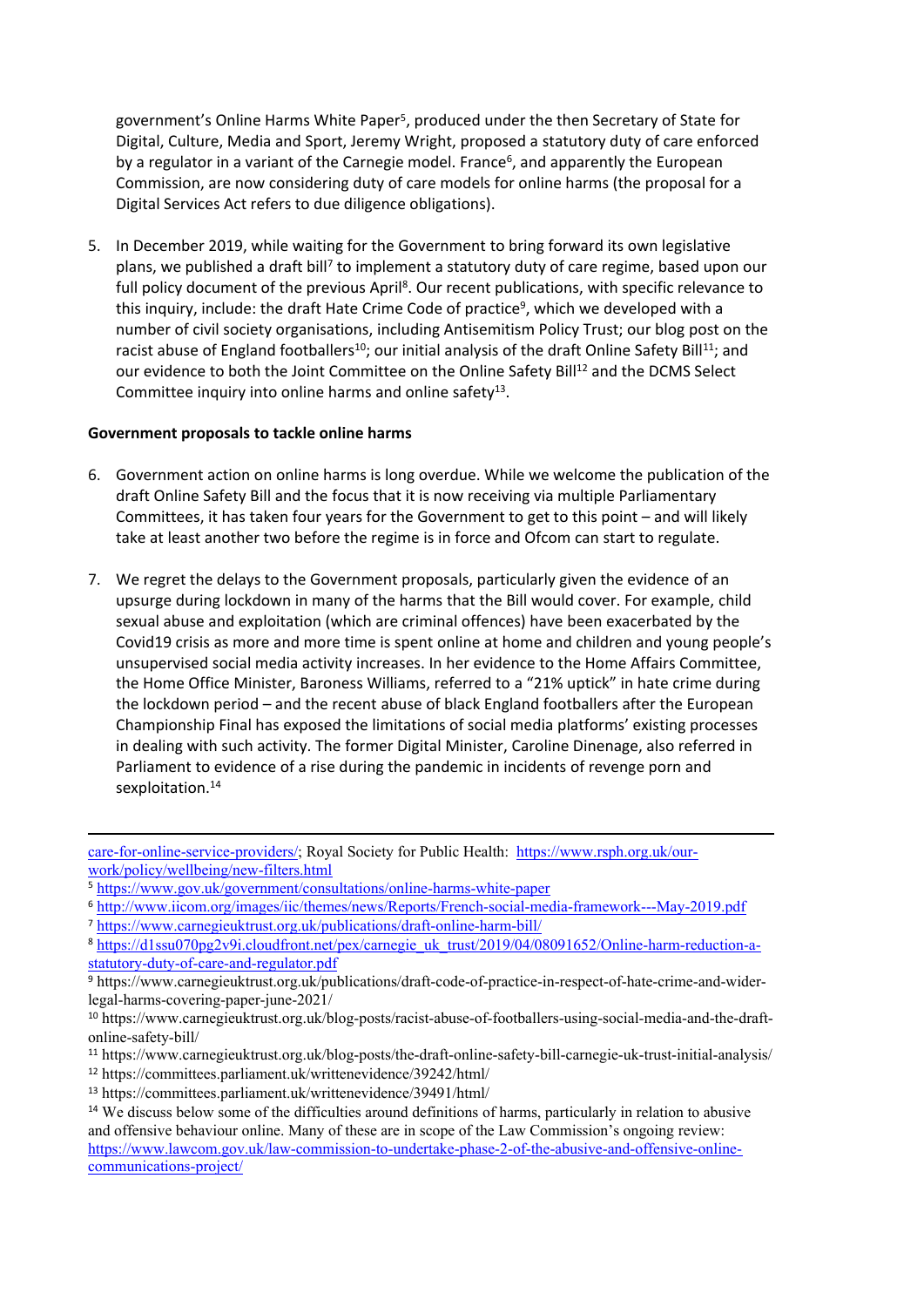- 8. Our evidence to the Home Affairs Committee last year focused on the increasing prevalence of other harms – such as fraud and scams, and misinformation/disinformation, which (despite the recent concession on user-generated scams) are both currently outwith the Government's proposals – during the Covid 19 pandemic<sup>15</sup>; and our evidence to the Joint Committee explores these gaps further.
- 9. The Petitions Committee is right to focus at this time on the impact of online abuse which may well fall into what the draft Bill terms 'harmful but legal content - and the means by which it can tackled. We hope that your inquiry will dovetail effectively with the pre-legislative scrutiny process so that any recommendations can be fully considered not just by that Committee but also by the Government, in its response and amended Final Bill. As has been seen already in the oral evidence to the Joint Committee (in particular that given at its first hearing by Rio Ferdinand, Kick it Out and the FA; and by Danny Stone of the Antisemitism Policy Trust<sup>16</sup>), the effectiveness of the government's legislative proposals to deal with online abuse are debatable, despite the undeniable impact that it has on individuals targeted by trolls, subjected to pile-ons or repeatedly harassed or intimidated by abusers who they may or may not know. The Petitions Committee will doubtless receive ample testimony from victims during the course of this inquiry. Despite this, in her evidence to the Home Affairs Committee last year, the former Minister for Digital and Culture frequently referred to the "difficult balance to strike" in dealing with such harmful or damaging information content "within the realms of people's freedom of speech". On this point, we would recommend Hope Not Hate's recent paper "Free Speech for All", which sets out the breadth of online harms and types of abuse that would be excluded if "legal but harmful" were to be dropped from the Bill.<sup>17</sup>
- 10. The Government will be under increasing pressure on this point from the tech companies and free speech advocates. We would therefore urge policymakers – and Parliamentarians – to remain focused on how a systemic duty of care, enforced by an independent regulator<sup>18</sup>, would work in practice. As William Perrin set out in his oral evidence to the Joint Committee, the introduction of a general, overarching duty of care would help greatly in this regard and we are working on amendments to the draft Bill at present, which we will be happy to share with the Committee in due course.<sup>19</sup> We set out more on the necessity for a "systemic" approach to regulation below and recommend to the Committee the comprehensive paper by Professor Lorna Woods on how a statutory duty of care would fit within a framework of fundamental rights, especially freedom of expression.<sup>20</sup>

## Legal and technological solutions to take action against people who commit online abuse

11. It is not only the expression of the harmful content in itself that causes problems but the design of platforms that exacerbate its spread and, in the case of online abuse of public figures or minority groups, encourage others to share it further or participate in, and amplify it,

<sup>15</sup> <https://committees.parliament.uk/writtenevidence/5389/html/>

<sup>16</sup> https://committees.parliament.uk/oralevidence/2694/html/

<sup>17</sup> https://www.hopenothate.org.uk/wp-content/uploads/2021/08/Free-Speech-For-All-2021-08-FINAL.pdf

<sup>&</sup>lt;sup>18</sup> On this point (Ofcom's independence) we have argued in a recent blog post that the draft Online Safety Bill grants too many powers to the Secretary of State; we will be publishing amendments to the Bill to address this in due course. https://www.carnegieuktrust.org.uk/blog-posts/secretary-of-states-powers-andthe-draft-online-safety-bill/

<sup>19</sup> https://committees.parliament.uk/oralevidence/2796/html/

<sup>&</sup>lt;sup>20</sup> [https://d1ssu070pg2v9i.cloudfront.net/pex/carnegie\\_uk\\_trust/2019/12/10111353/The-Carnegie-Statutory-](https://d1ssu070pg2v9i.cloudfront.net/pex/carnegie_uk_trust/2019/12/10111353/The-Carnegie-Statutory-Duty-of-Care-and-Fundamental-Freedoms.pdf)[Duty-of-Care-and-Fundamental-Freedoms.pdf](https://d1ssu070pg2v9i.cloudfront.net/pex/carnegie_uk_trust/2019/12/10111353/The-Carnegie-Statutory-Duty-of-Care-and-Fundamental-Freedoms.pdf)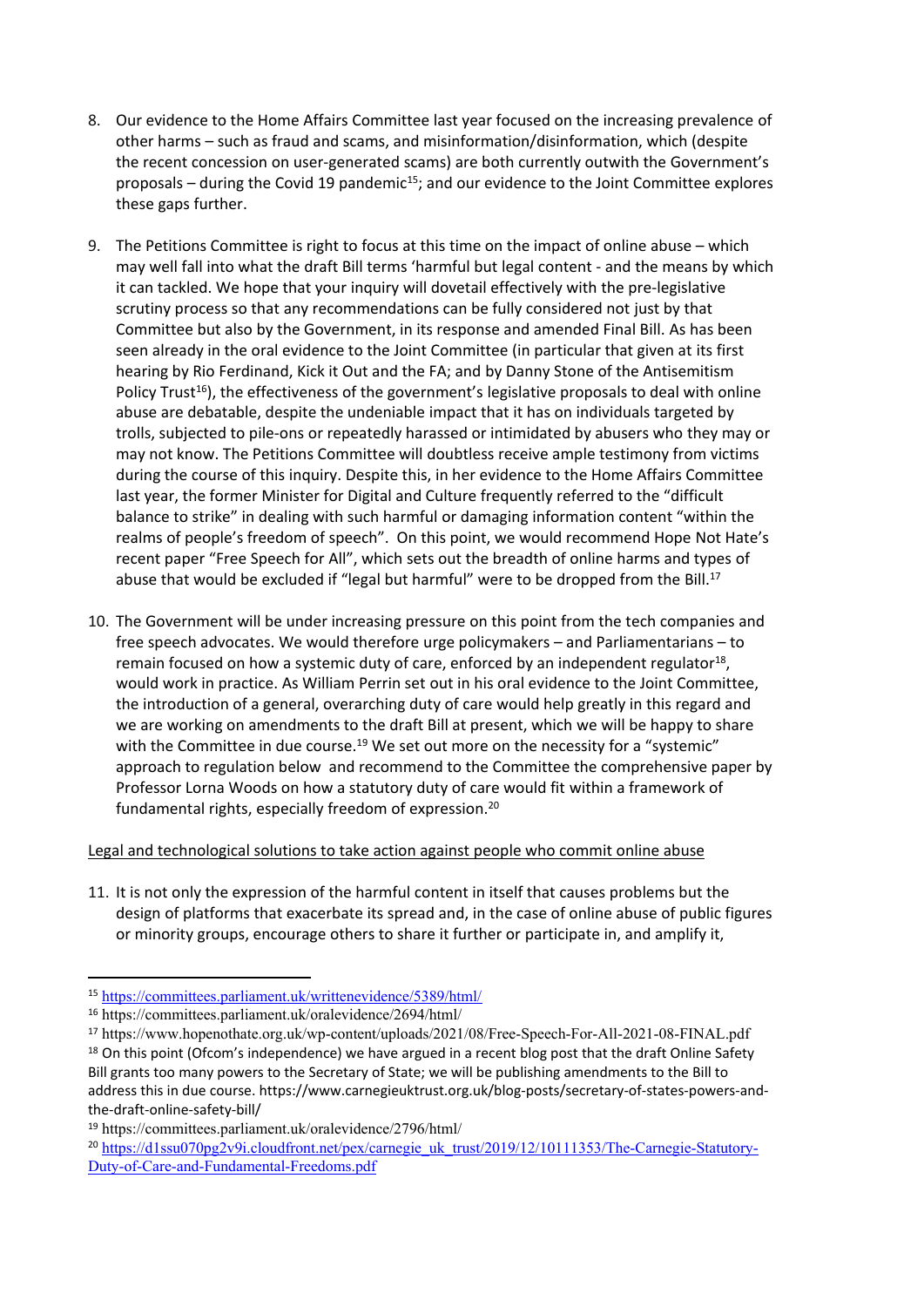themselves. The speed and scale of its spread and promotion – a spread encouraged and facilitated by the platforms' own system design – is what sets the nature of online abuse apart from its offline equivalent. This includes for example, their algorithms, recommender models, reliance on user profiling and micro-targeting<sup>21</sup>, or nudges to users to like or share content without time for reflection. Indeed, the impact of Twitter's design choices was exposed starkly when, during the period earlier this year when Wiley was posting antisemitic tweets, its promoted content in its "trends" list on "Jews".<sup>22</sup> A significant part of the problem, in our view, relates to these information flows, and this is an aspect that does not readily fit a framework – as is the case with the draft Online Safety Bill – that is designed around a distinction on whether content is contrary to the criminal or legal but harmful.

- 12. We recommend that the Committee explores the impact should the Government limit the online harms regime – as was argued recently by the Lords Communications and Digital Committee – to those that lie only within the boundaries of criminal law. There are many areas where a regulatory system penalises people for things that are not criminal offences and where a regulator and the companies that are regulated are trusted to make a judgement.
- 13. In the UK, different types of media have been regulated for harm in different ways for decades. Current media regulation prohibits content that is harmful<sup>23</sup>, leaving the regulator to give more detailed guidance as to what that means; and then companies make judgements about compliance. The courts have been quite content with OFCOM's process and guidance, as can be seen in the failed attempt by the Free Speech Union to judicially review OFCOM's approach to COVID19 issues.<sup>24</sup> Similarly, advertising regulation prohibits harmful content (understood quite broadly) and, moreover, prohibits the advertising of certain products. Social media companies are world-leading experts about people's reaction to the media the company's systems and process choose to display to them. They will be capable of working out what is harmful and are likely already to know that.
- 14. Media regulators (OFCOM and its predecessors) and media self-regulatory bodies (BBFC, ASA) in the UK have a decades-long track record of qualitative and quantitative research into the impact of media upon people to carry out these duties. Given this experience, it seems to us that the regulator and industry should be perfectly capable of "filling in" the detail of the harms caught by the regime<sup>25</sup>. The regime could work as follows: OFCOM should work with the social media industry to understand people's expectations of these thresholds informed in particular by the experience of victims and reflect that in codes of practice (which may also improve the inclusiveness of the online environment); service providers should use their formidable research powers to understand their customers experience and act to reduce harm.

https://www.bailii.org/ew/cases/EWHC/Admin/2020/3390.html

<sup>&</sup>lt;sup>21</sup> See the r020 report by the Centre for Data Ethics and Innovation, which recommended that online targeting be subject to the duty of care: <https://www.gov.uk/government/publications/cdei-review-of-online-targeting> <sup>22</sup> https://twitter.com/CCDHate/status/1287055487410868225?s=20

<sup>23</sup> S 319 Communications Act 2003

<sup>&</sup>lt;sup>24</sup> Free Speech Union and Toby Young v OFCOM [2020] EWHC 3390 (Admin):

<sup>&</sup>lt;sup>25</sup> This point was made by Baroness Grender in a Lords debate on Social Media Services in 2018: "If in 2003, there was general acceptance relating to content of programmes for television and radio, protecting the public from offensive and harmful material, why have those definitions changed, or what makes them undeliverable now? Why did we understand what we meant by "harm" in 2003 but appear to ask what it is today" https://hansard.parliament.uk/Lords/2018-11-12/debates/DF630121-FFEF-49D5-B812- 3ABBE43371FA/SocialMediaServices?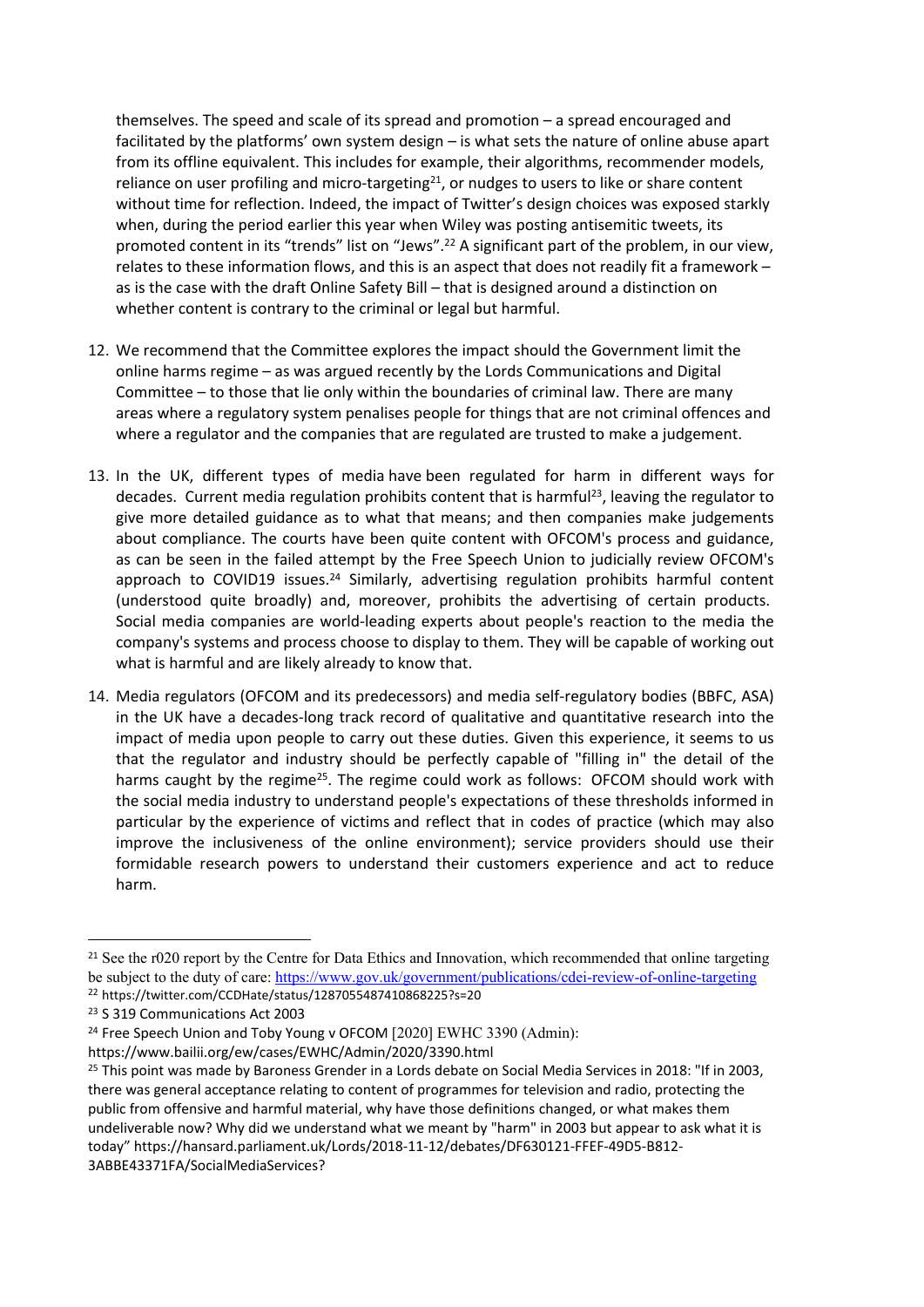- 15. To meet the Secretary of State's objectives, OFCOM's clause 61 review of harm should be as wide-ranging as possible. This outcome of this could well challenge the artificial multi-part characterisation of harm (children, illegal, adults, priority etc). In a Bill which is (deliberately) fragmented, the clause 61 review provides a rare moment of coherence.
- 16. These issues would be simplified by the introduction of an overarching duty of care. We shall bring forward amendments to implement such a duty in due course.
- 17. As we set out in our blog on the abuse of black England footballers, there are also more pressing actions that the Government could take to address this issue. Racism – or any other form of abuse that falls short of the criminal threshold – is weakly addressed in the Bill. There are two aspects, either of which would fall under the weak clause 11 'duties to protect adults' online safety':
	- 1) Such abuse can be classified by the Secretary of State as 'priority content that is harmful to adults' (and approved by Parliament). By contrast to the position with regard to the specification of priority illegal content, the Secretary of State has to consult OFCOM before making a regulation about priority content that is harmful to adults (Clause 47), but the Secretary of State is not bound to follow OFCOM's views.

The Secretary of State has been reluctant to even give an indicative view on what priority content would be. We understand much work is underway in government to evidence priority content but have no inkling of when the Secretary of State might set some thoughts out. There is little to stop them at this early stage indicating, for example in a speech to Parliament, some of the areas that are of particular importance. It would make scrutiny much easier.

2) The 'adults risk assessment' could also reveal racism content that is harmful to adults

In either of these cases, the weak clause 11 merely requires a company to specify in its terms of service how priority content that is harmful to adults is to be 'dealt with' by the service and that the terms of service be applied 'consistently'. It only applies to Category 1 platforms, which are likely to be just the largest platforms.

18. There are several issues with the way harm to adults is handled in the Bill.

- **'Dealt with' (unqualified) in Clause 11 is vague, you can 'deal with' something, even if it has come up in a risk assessment, by looking at it and deciding not to do anything.** We think that here the obligation to deal with is intended to mean that if the terms of service are inadequate or are not enforced such that harm to adults occurs, then OFCOM can step in and request changes. But this is not drafted clearly and is in stark contrast to, say, the illegal content risk management clauses. We expect this to be improved or elaborated upon in the next draft of the Bill.
- A second issue is that **relying on terms of service** suggests that the regulatory focus is at the point when companies tell users what they can and cannot do – content moderation policies and take down rules. What it **does not seem to do is to require companies to change their upstream systems and processes**, which are more likely to be effective at scale than tighter terms of service. Such mechanisms include giving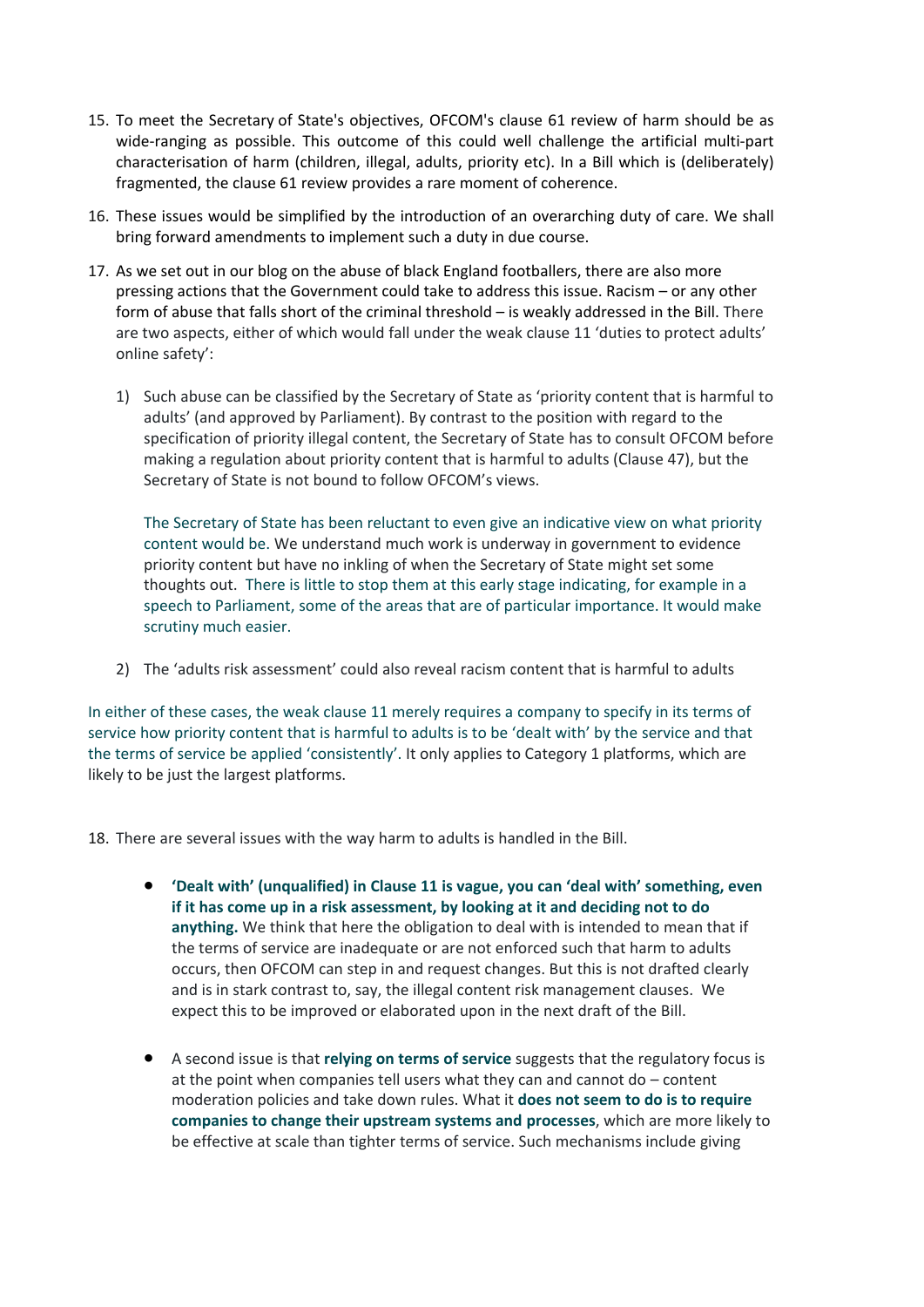people tools to protect themselves, not algorithmically promoting racism, not recommending groups etc.

- Relying on *ex post* reactions such as take downs not only ignores the range of possible interventions (most of which would be more proportionate from a freedom of expression perspective) but gives rise to other difficulties. The speed with which the abuse of the footballers mounted up in the aftermath of the Final demonstrates how, if thousands of pieces of individual content simultaneously breach their terms and conditions, platforms using the inadequate systems they currently run will be unable to respond at the scale required to neutralise the aggregate impact. Moreover, platforms may assess the impact of each of those posts individually and fail to identify the cumulative impact of the abuse.
- 19. Again, we return to the fact that a more effective solution would be to have a general duty to take reasonable steps to prevent reasonably foreseeable harms and for the Secretary of State and Parliament to give an early steer as to their priorities.
- 20. This Government's proposed approach will not be sufficient to reduce the potential harm already experienced by many users online; nor will it prevent the emergence of harm from whatever the next global, societal or democratic crisis may be. The Carnegie April 2019 policy document<sup>26</sup> 'Online harm reduction – a statutory duty of care and regulator' discuss the arguments for a systemic approach at length, building on a "precautionary principle" that places responsibility for the management and mitigation of the risk of harm - harms which they have had a role in creating or exacerbating - on the tech companies themselves. In summary:

"*At the heart of the new regime would be a 'duty of care' set out by Parliament in statute. This statutory duty of care would require most companies that provide social media or online messaging services used in the UK to protect people in the UK from reasonably foreseeable harms that might arise from use of those services. This approach is risk-based and outcomes-focused. A regulator would have sufficient powers to ensure that companies delivered on their statutory duty of care. …*

*"Everything that happens on a social media or messaging service is a result of corporate decisions: about the terms of service, the software deployed, and the resources put into enforcing the terms of service and maintaining the software. These design choices are not neutral: they may encourage or discourage certain behaviours by the users of the service … A statutory duty of care is simple, broadly based and largely future proof. For instance, the duties of care in the Health and Safety at Work Act 1974 still work well today, enforced and with their application kept up to date by a competent regulator.*

*"A statutory duty of care focuses on the objective – harm reduction – and leaves the detail of the means to those best placed to come up with solutions in context: the companies who* are subject to the duty of care. A statutory duty of care returns the cost of harms to those *responsible for them, an application of the micro-economically efficient 'polluter pays' principle … The continual evolution of online services, where software is updated almost continuously makes traditional evidence gathering such as long-term randomised control trials problematic. New services adopted rapidly that potentially cause harm to illustrate*

<sup>&</sup>lt;sup>26</sup> See https://d1ssu070pg2v9i.cloudfront.net/pex/carnegie\_uk\_trust/2019/04/08091652/Online-harmreduction-a-statutory-duty-of-care-and-regulator.pdf